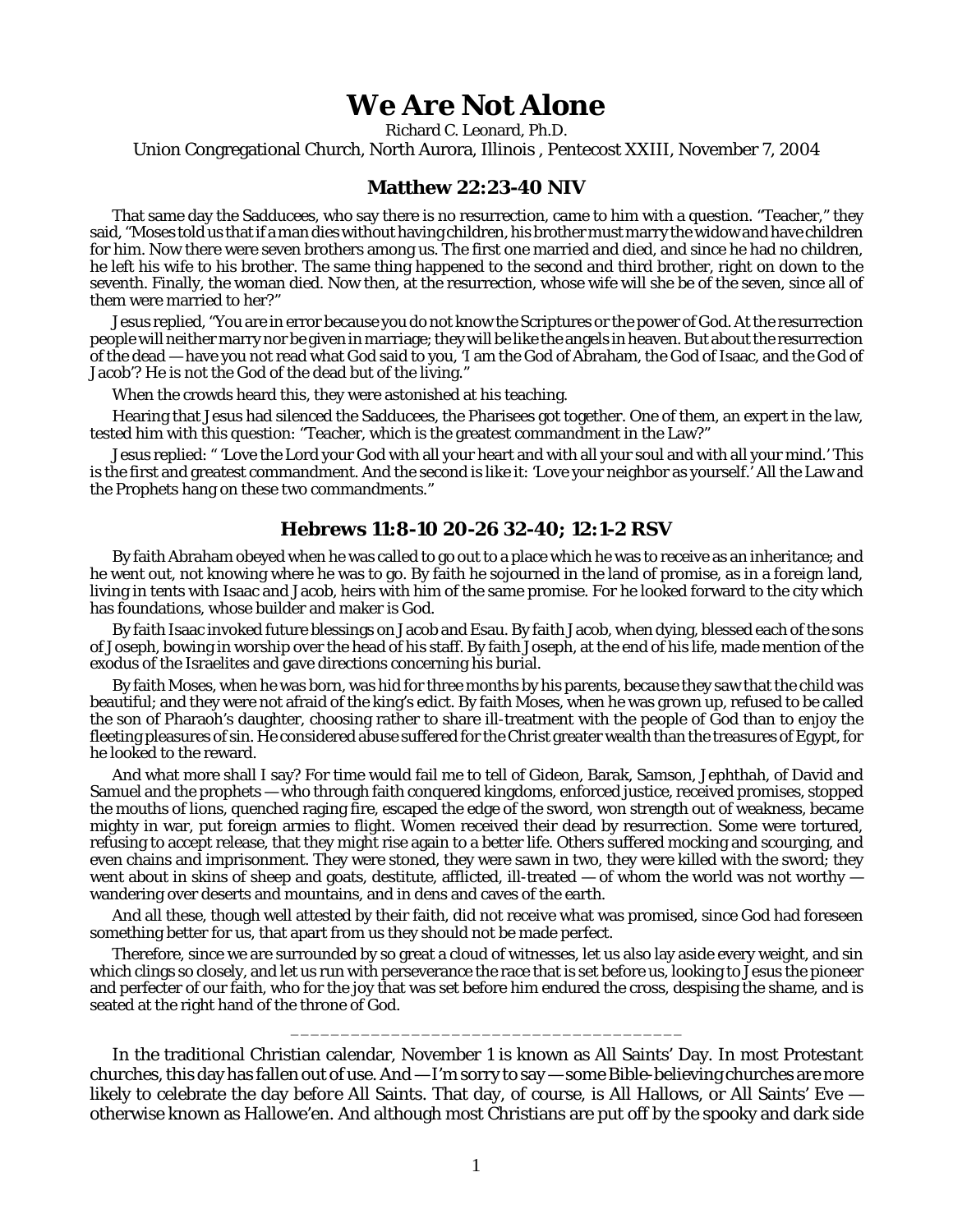of Hallowe'en, some churches do have costume parties and games for the children. Perhaps they wear Bible character costumes instead of scary or gross ones, and perhaps the celebration is harmless fun.

It's too bad, though, that All Saints' Day itself gets lost in the shuffle. It's true that the observance of special saints' days got carried to a ridiculous extreme by the church of the Middle Ages. This was one of the abuses against which Martin Luther, John Calvin, John Knox, Thomas Cranmer and the other Reformers protested. But All Saints' Day isn't a remembrance of any one real or supposed saint. It's a remembrance of a doctrine that's well founded in Scripture, the doctrine of *the communion of saints*. Whenever we say the Apostles' Creed we remind ourselves of this doctrine: "I believe in the Holy Spirit, the holy Church universal, the communion of saints, the forgiveness of sins, the resurrection of the body, and the life everlasting."

So All Saints' Day can be a celebration of the lives of all the faithful who have loved and served the Lord, and in many cases laid down their lives for the truth of God. The Letter to the Hebrews calls these departed faithful "a great cloud of witnesses." It says we're surrounded by that cloud of witnesses, and praises them as examples of faithfulness to God — examples we may follow as we look to Jesus himself, the "pioneer and perfecter of our faith, who for the joy that was set before him endured the cross, despising the shame, and is seated at the right hand of the throne of God" (Hebrews 12:2).

Whenever we have to take a stand for truth and right, we can feel so lonely! At such times we might even feel like Elijah in the wilderness, who cried out, "The Israelites have rejected your covenant, broken down your altars, and put your prophets to death with the sword. I am the only one left, and now they are trying to kill me too" (1 Kings 19:10). God had to remind him that he wasn't alone; there were still 7,000 in Israel who hadn't bowed the knee to Ba 'al. No, we're not alone when we witness to the righteous rule of the Lord God over all things — even over a world as troubled and warped as ours. And it's not just the living who stand with us, but that heavenly host of faithful ones who have gone before. God's plan for this earth doesn't depend on what's happening right now. His plan is long-term, and involves the witness of the saints through all ages. We are not alone.

Perhaps that's why Martin Luther took his stand for Gospel truth on October 31, 1517. He knew, as did other Reformers who sought renewal in the church, that his efforts would be rewarded with bitter opposition, harassment, persecution or even death. Perhaps he felt like the three friends, Shadrach, Meshech and Abednego, about to be cast into the fiery furnace because of their testimony. It was fitting, then, that Luther nailed his 95 Propositions for Debate to the door of the church in Wittenberg, in Germany, on the Eve of All Saints. "Here I stand," Luther declared later at the Diet of Worms. What he did on that Eve of All Saints was a declaration, even then, that he did not stand alone.

We tend to think of ourselves as "the terminal generation." We think of all history as culminating in our time and place, as though what has gone before really doesn't matter, and the world is going to end with us. We forget about God's long-range plan that involves not only us, but those who've come before and those to follow. We forget that God says, "I am the Alpha and the Omega . . . who is and who was and who is to come, the Almighty" (Revelation 1:8). God has a plan for history: "For the earth will be filled with the knowledge of the glory of the Lord, as the waters cover the sea" (Habakkuk 2:14). That plan didn't begin with us, and it won't end with us. It's a plan that involves the communion of saints through all time.

We began our service with a great hymn, "For All the Saints," that celebrates this blessed communion of witnesses to the glory of God. We continued with an ancient Christian hymn, the *Te Deum Laudamus*, as a responsive reading. Let me go back to that for a moment.

*To You all angels, all the powers of heaven, Cherubim and seraphim, sing in endless praise: Holy, holy, holy Lord, God of power and might, Heaven and earth are full of your glory. The glorious company of the apostles praise you. The noble fellowship of the prophets praise you.*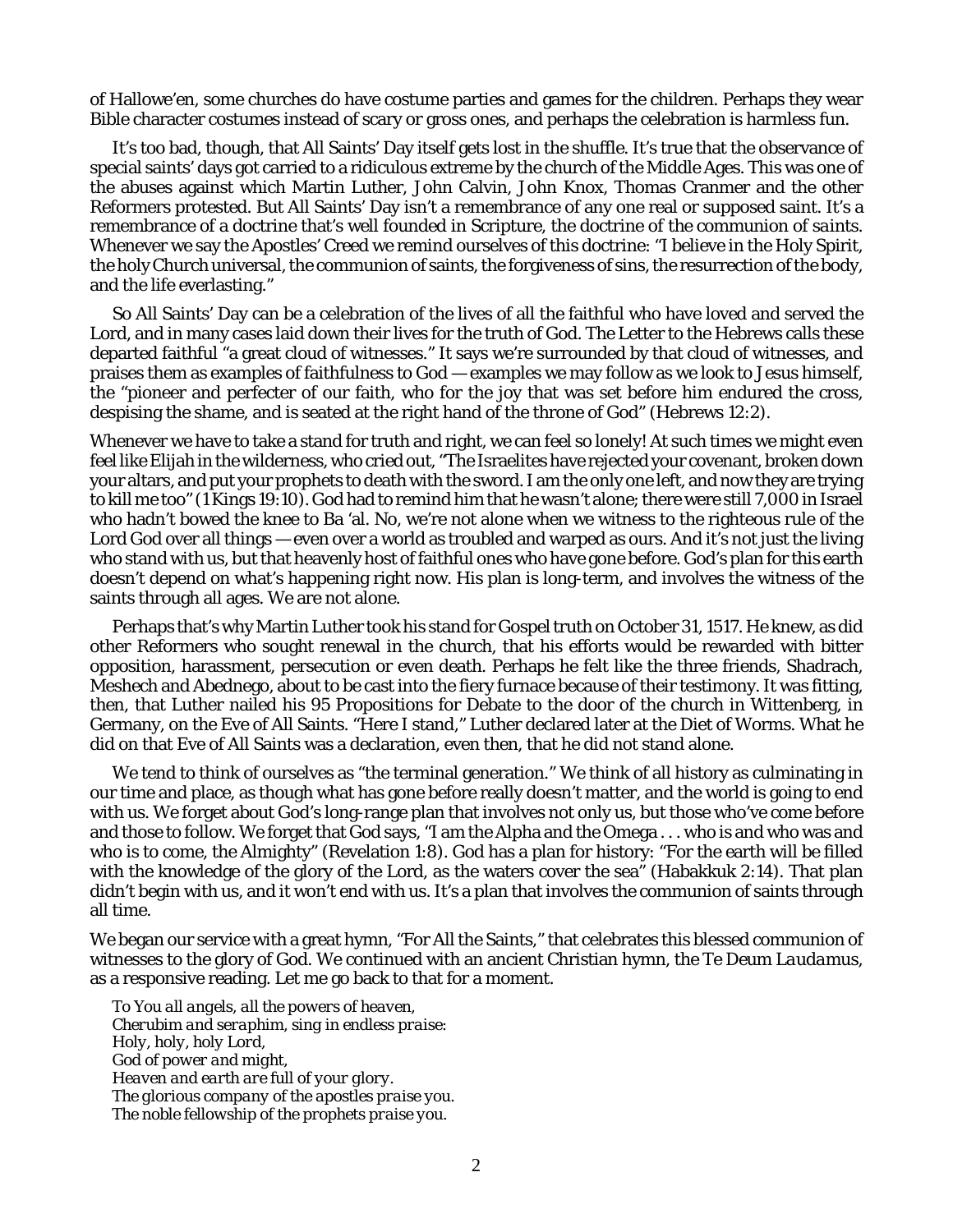*The white-robed army of martyrs praise you. Throughout the world the holy church acclaims you: Father, of majesty unbounded, Your glorious, true and only Son, And the Holy Spirit, Advocate and Guide.*

You see, when we gather for worship *we are not alone*. To worship is to enter the presence of the Lord, and where he is present so is the host of all who've served him through time, and who now rejoice before him. When we praise God, we're in good company, for so does *the glorious company of the apostles.* When we praise God, so does *the noble fellowship of the prophets.* When we praise God, so does *the white-robed army of martyrs.* Our worship isn't supposed to proceed on the earthly plane alone. It's intended to be an intersection of heaven and earth — just as that cross above our Communion table stands for the place where Jesus Christ, the Son of God, stretched out his hands between heaven and earth to open the kingdom of heaven to all who come to the Lord in faith. In worship, and especially at the Lord's Table, we enter into that realm where we're "seated with Christ in the heavenly places" (see Ephesians 2:6), joining our voices with the host of heaven who cry, "Holy, Holy, Holy Lord!"

God's purposes are ongoing through time, and the doctrine of the communion of saints bears witness to this. It's a striking fact that in the Bible the Lord is sometimes called "the God of Abraham, the God of Isaac and the God of Jacob." Doesn't it seem strange that the awesome, infinite God should be known as the God of certain people — in fact, a succession of people, the Hebrew patriarchs? It's the Bible's way of saying that *who God is*, and what his purposes are, are revealed to us through time, as history unfolds and men and women respond to him in faith. God doesn't reveal himself into a vacuum, but into the lives of that "great cloud of witnesses" who have served him through the ages. And God identifies himself with these people. In short, *God is known by the company he keeps.* The saints are those who've kept company with God.

In our Gospel reading from Matthew, the Sadducees come to Jesus with a question. Now, the Sadducees were the priestly class of ancient Judaism, while the Pharisees were laymen. The Sadducees were more "cosmopolitan," if you will, than the Pharisees, who tried to keep away from non-Jewish contacts. They controlled the priesthood and the temple, but they cooperated with the Romans who were the occupying power. What's more, unlike the Pharisees, the Sadducees didn't believe in the resurrection — and so they were sad, you see.

The Sadducees told Jesus this phony story about a woman who was married to seven brothers in succession, each of whom died. Now this would have been in accord with Jewish law, because if a man died childless his brother was supposed to marry the widow and provide children for his dead brother. But the Sadducees wanted to force Jesus into some claim that would make the idea of resurrection look ridiculous. "In the resurrection," they asked, "whose wife would this woman be — since each of the seven brothers was married to her?"

Have you ever noticed how often Jesus doesn't answer the questions people ask him, but turns the question around and answers a more basic question? He does it again here. He doesn't answer their silly question about the woman and the seven brothers. Instead, he gives an answer that takes us back to the idea of the communion of saints:

*You are in error because you do not know the Scriptures or the power of God. At the resurrection people will neither marry nor be given in marriage; they will be like the angels in heaven. But about the resurrection of the dead—have you not read what God said to you, "I am the God of Abraham, the God of Isaac, and the God of Jacob"? He is not the God of the dead but of the living* (Matthew 22:29-32).

Our God is not the God of the dead, but of the living. He's known by the company he keeps, and that company is "the glorious company of the apostles, the noble fellowship of the prophets, the white-robed army of martyrs" — all those who, together with all the hosts of heaven, cry "Holy, holy, holy" before the throne of God.

We may not think of ourselves as saints, but that's what the New Testament calls every believer. Think of how Paul begins his letters: "To all God's beloved in Rome, who are called to be saints" (Romans 1:7)